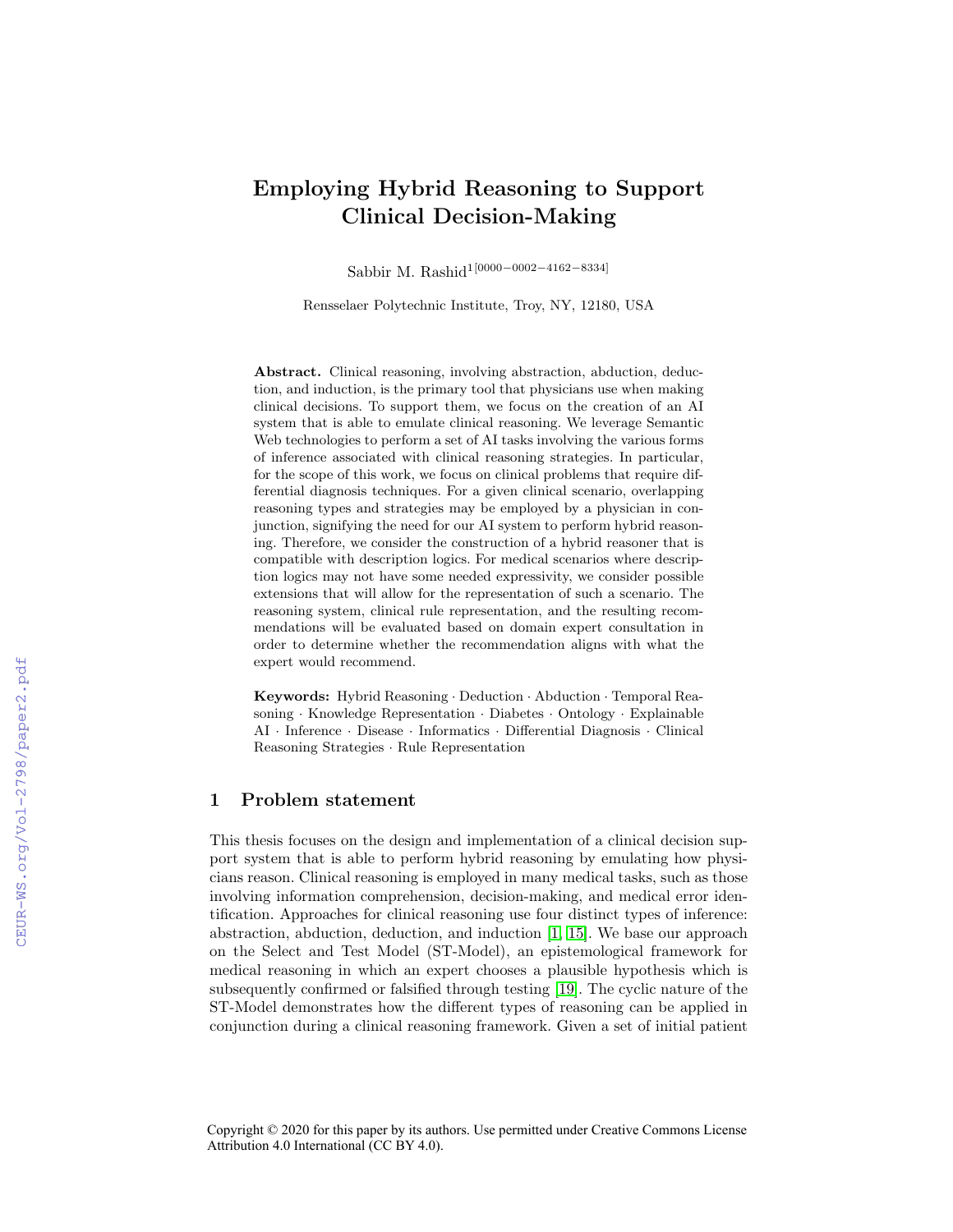#### 2 Sabbir M. Rashid

data/information, abstraction is applied to identify problem features, which can be used, through abduction, to determine a set of plausible hypotheses. Alternatively, inductive techniques can be applied to arrive at hypotheses directly from the data. In applying this model for clinical reasoning, we deviate from the traditional ST-Model and instead of including the induction step, we use the observed data to validate diagnostic hypotheses. The resulting hypotheses are then ranked in terms of likelihood as well as clinical relevance, and are used for the deductive inference of expected outcomes or consequences. In order to support clinical decision-making, we note that three reasoning strategies commonly employed by physicians include differential diagnosis, treatment planning, and plan critiquing. In this paper, we focus primarily on differential diagnosis.

To illustrate the applicability of this revised ST-Model framework using a simple example, consider a scenario where a patient gained a significant amount of weight over a short period of time. The observed data that the patient gained 30 pounds over 2 months is abstracted to be a clinical problem. Abduction is used to determine four likely hypotheses for the patient unintentionally gaining weight, such as 1) a decrease in the amount of activity, 2) a change in the patient's diet, 3) a medicinal effect, or 4) a biological effect.<sup>[1](#page-1-0)</sup> These hypotheses can be ranked in terms of importance, where medicinal or biological effects are more clinically relevant than a decrease in activity or a change of diet. Existing data in the system can be used to rule out or validate the hypotheses. For example, if Internet of Things (IoT) data pertaining to step counts shows that the patient's amount of activity has not decreased, hypothesis 1 can be ruled out. Hypothesis 3 regarding medicinal effects could be broken into sub-hypotheses, such as due side-effects of a single medicine or contraindications between multiple medications. This would cause the system to check for symptoms of the drugs that the patient is prescribed. The biological effect of hypothesis 4 could be a decrease in the patient's metabolism, which in turn may be explained by a disease like hypothyroidism, and would require more data for validation. Under the open-world assumption, this hypothesis would not be ruled out, and instead the system would recommend a test to gather more data, such as a TSH (thyroidstimulating hormone) test to check for thyroxine (a thyroid hormone) levels.

In order to implement the ST-Model framework into an Artificial Intelligence (AI) system, our approach involves semantically annotating and transforming patient data into Resource Description Framework (RDF), individually encoding each reasoning technique as an agent that detects changes and reasons over content in the knowledge graph, and validating ranked hypotheses through test cases and expert consultation.

#### 2 Importance

This work is geared towards aiding physicians during the clinical decision-making process by creating an AI system that can reason in a way similar to how a physician reasons. Earlier work on medical expert systems use approaches involving

<span id="page-1-0"></span><sup>1</sup> <https://www.webmd.com/diet/ss/slideshow-weight-gain-shockers>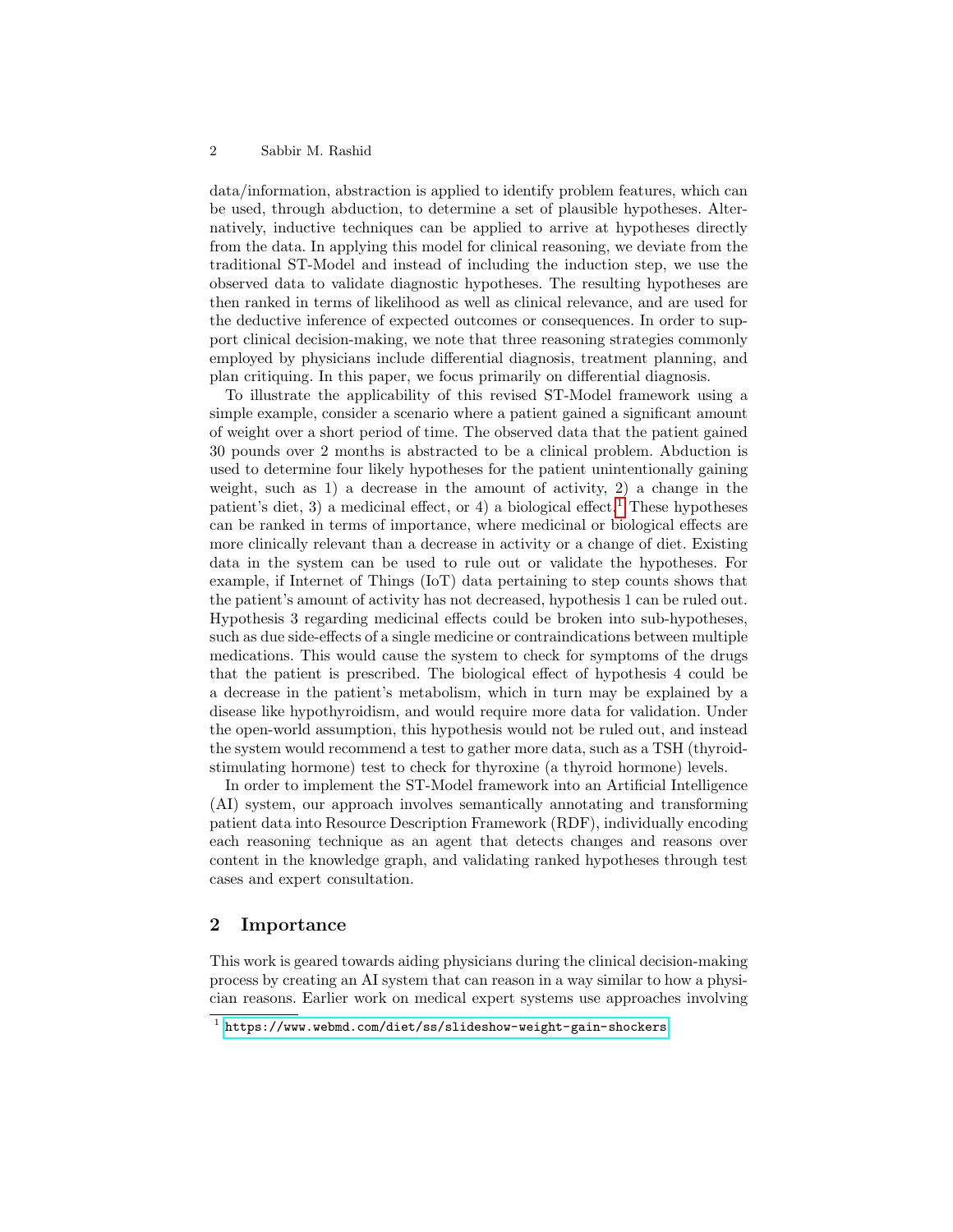decision tree rules or the construction of knowledge bases by leveraging machine learning techniques. Our approach differs from that earlier work in that we are building an AI system using semantic web technologies in a manner that conforms with Description Logics (in particular, with OWL-DL). This allows us to both leverage recent ontologies created in knowledge representation for health care efforts and existing inference engines that reason over OWL-DL ontologies. Furthermore, we note that by limiting expressivity, we can perform tractable reasoning over OWL-DL ontologies. Therefore, a challenge worth exploring involves the representation of medical knowledge such that polynomial time reasoning can be achieved while preserving important domain and patient details.

Furthermore, since part of this work involves the implementation of an abductive reasoning component, we are advancing semantic web techniques to allow for non-monotonic reasoning (where conclusions can be validated or rejected as more data is observed). As Chitsaz defines in her thesis [\[2\]](#page-6-0), abductive reasoning is "the process of inferring the best explanation from given observations [in accordance with] background knowledge." In the example related to patient weight gain presented in Section [1,](#page--1-3) abductive reasoning is used to generate several hypotheses. Non-monotonic reasoning allows for each of these hypotheses to exist in a state in which they are not yet confirmed to be true or false, allowing for acceptance or rejection once more data is leveraged for validation. This process, which is necessary for emulating the way a physician reasons, can be recorded through the use of provenance capturing. By creating a framework that is able to perform abduction in this way, we promote traceability in reasoning and move towards the goal of explainable AI systems.

## 3 Related Work

As early as the 1950s, Artificial Intelligence (AI) techniques were beginning to be applied to model clinical reasoning and medical decision-making [\[8\]](#page-7-0). By the end of the decade, work on the reasoning foundations for medical diagnosis, in which Bayes' formula was adapted to find conditional probabilities of a disease given a set of symptoms [\[9\]](#page-7-1), lead to the application of probabilistic approaches for modeling clinical reasoning over the next decade. In addition to probabilistic approaches for diagnostics, research around this time also focused on medical literature retrieval and indexing, such as MEDLARS (Medical Literature Analysis and Retrieval System [\[21\]](#page-7-2)).

By the 1970s, theoretical research on medical reasoning was beginning to be applied towards the creation of medical expert systems. Approaches related to the Newell-Simon methodology on how humans solve problems in different situations [\[12\]](#page-7-3) were applied in the creation of expert systems [\[7\]](#page-7-4). Also around this time period (1970s-80s) SUMEX-AIM (Stanford University Medical Experimental – AI in Medicine [\[6\]](#page-6-1)) arose, a computational infrastructure shared by multiple institutions. This lead to discussions and workshops related to biomedical problem solving and clinical decision-making [\[8\]](#page-7-0).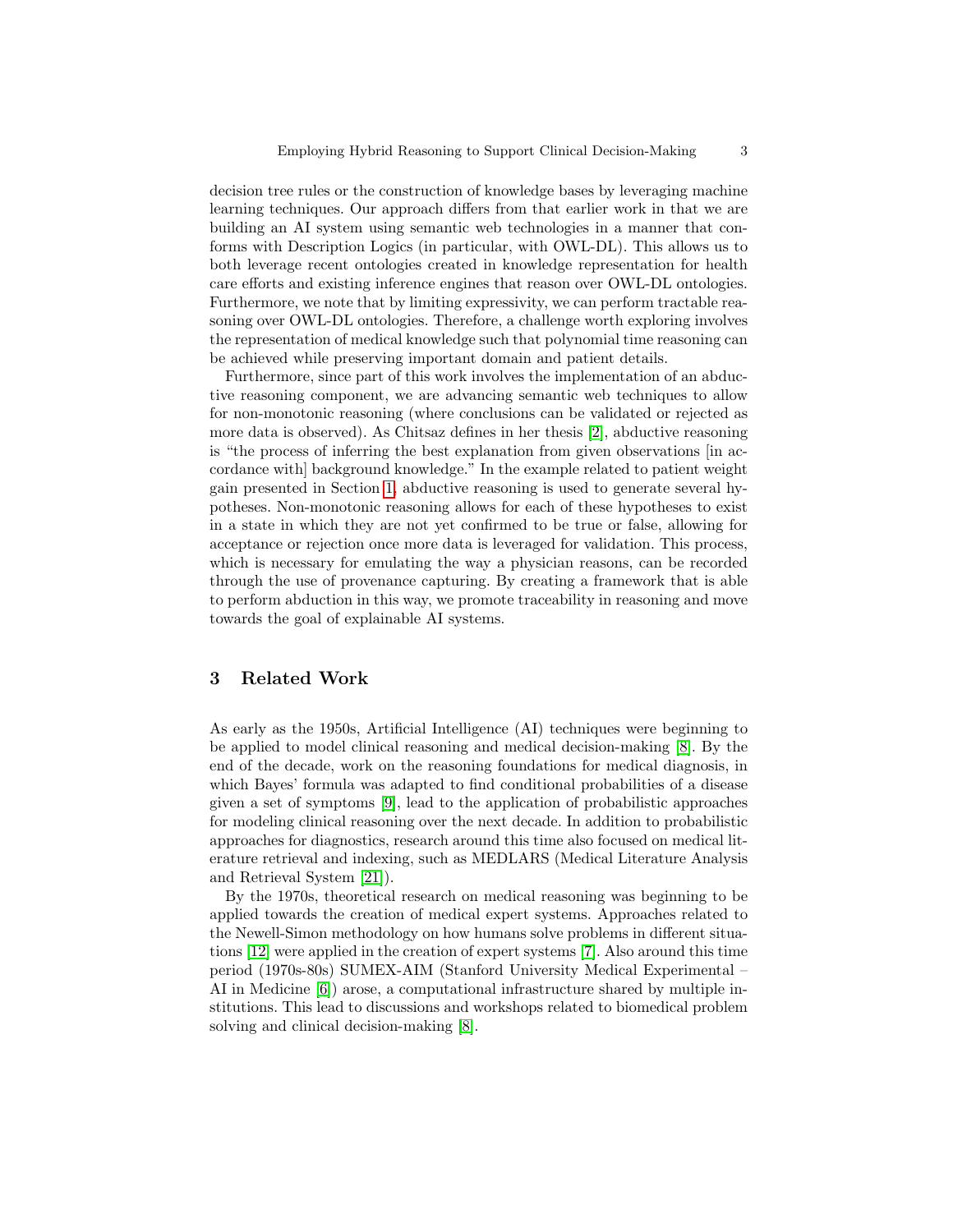#### 4 Sabbir M. Rashid

While work on expert systems continued into the 80s, the importance of having these systems be explainable and justified became more apparent. Explainable expert systems, developed in collaboration between knowledge engineers and domain experts, represented a shift from procedural encoding to declarative knowledge representation [\[20\]](#page-7-5). Relevant literature from this time period also includes work on medical reasoning, including the ideas that physicians develop hypotheses early in the diagnostic process [\[4\]](#page-6-2) and experts differ from novices in approaches involving hypothetico-deductive reasoning [\[16\]](#page-7-6). These differences derive both from the features of a knowledge base [\[5\]](#page-6-3) and highly automated perceptual processes [\[10\]](#page-7-7) that experts have in contrast with novices.

An approach that builds on this work uses propositional analysis to build rules from knowledge that abstracts medical problem solving into steps involving data gathering, diagnosis, therapeutic planning, and patient management [\[16\]](#page-7-6). Another important idea from this work is that medical reasoning often involves both forward and backward reasoning. This direction of research continued throughout the 90s to show that propositional and semantic analyses can improve the validity, usability, and comprehension of Clinical Practice Guidelines (CPGs), mental models could be used as a cognitive framework for how people reason, and reasoning approaches were often data and hypothesis driven [\[14\]](#page-7-8).

#### <span id="page-3-0"></span>4 Research questions

In conducting this work, we focus on several research questions. We begin by determining the following: Which forms of reasoning should be incorporated into a clinical decision support system in order to emulate how a physician reasons? When consulting related literature in order to determine the forms of reasoning that should be incorporated into a clinical decision support system, we find that mentions of abstraction, deduction, induction, abduction, temporal reasoning, and causal reasoning [\[1,](#page-6-4) [19,](#page-7-9) [15\]](#page-7-10). Since our approach for replicating physician reasoning is based on the ST-Model [\[19\]](#page-7-9), we focus on the abstraction process to formulate observed data into a representative problem space. For observations occurring over a period of time, we leverage existing approaches for temporal reasoning [\[13,](#page-7-11) [18\]](#page-7-12). Through abduction, we determine potential hypotheses that can be used to explain the clinical problem at hand. We incorporate probabilistic reasoning techniques when ranking abductive hypotheses in order to first address more clinically relevant hypotheses. From each hypothesis, we deductively determine a set of predictions corresponding to expected patient data. While using existing semantic technology for deduction, we do consider the writing of custom inference rules when necessary. While we do not focus on induction, we attempt to validate abductive hypotheses by comparing the expected and observed data.

The next research question we consider relates to design requirements: What are the necessary implementation considerations for building a hybrid reasoner that conforms with OWL Description Logics (OWL-DL)? Specifically, we consider satisfiability, consistency, and explainability. In terms of satisfiability, we search for contradictions with respect to the ontologies that are used and between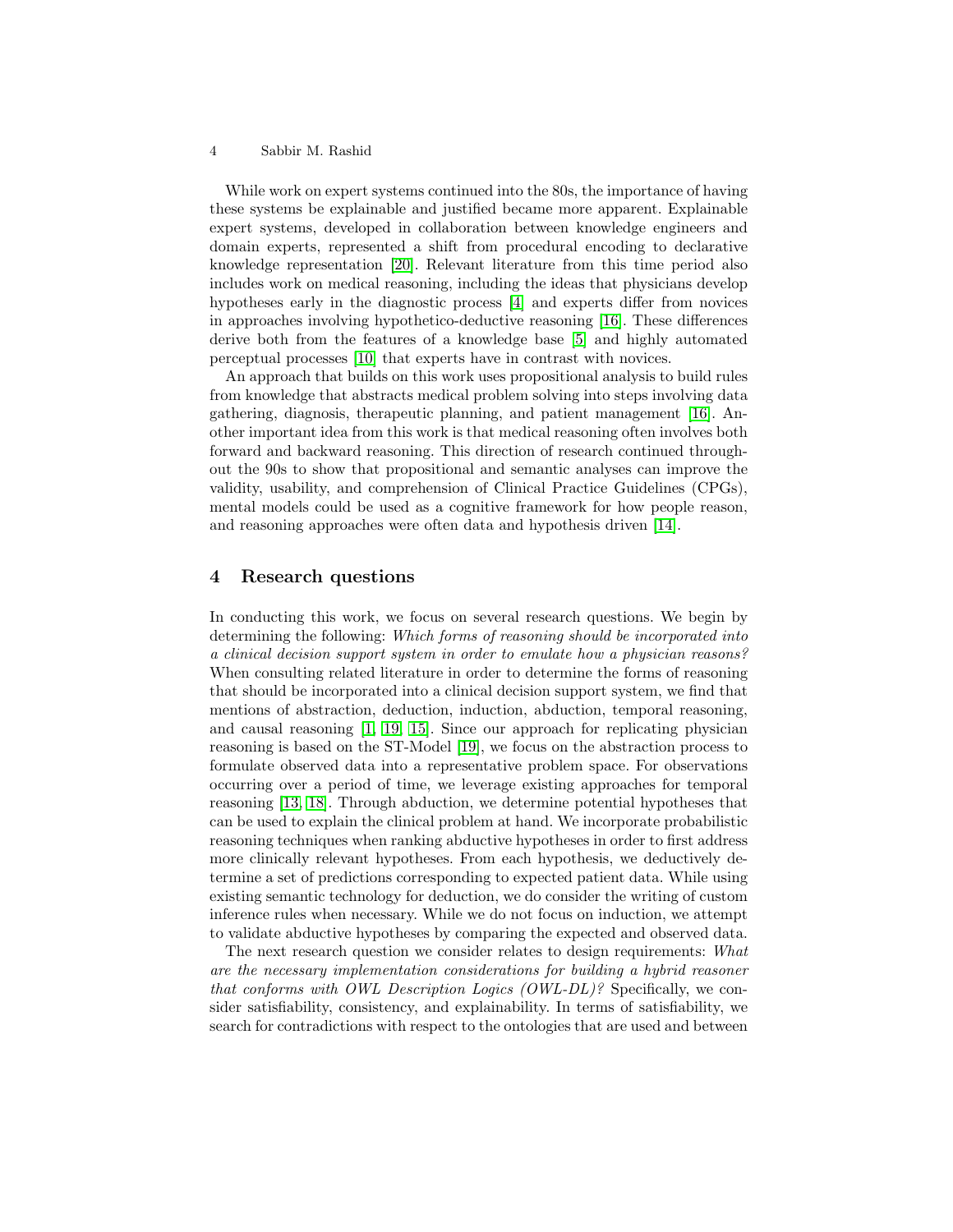facts that are asserted to be true. To check for consistency, we determine if the facts in the knowledge base are satisfiable. Inconsistencies within the knowledge base result in instances of the owl:Nothing class. If the reasoner does not return such instances, we conclude that the knowledge base is consistent. Finally, we require an explanation for facts derived from inference processes. In order to guarantee that our hybrid reasoner conforms with DL, initially the implementation is limited to Semantic Web compliant technologies. We consider the extent to which the expressivity of the ontologies that we use can be limited in order to allow for tractible reasoning while still allowing the necessary medical knowledge to be accurately represented. As additional functionalities are incorporated, such as non-monotonic abductive reasoning, tests will be written to ensure that the systems is constrained to the bounds of DL. Boundary limit testing will be conducted to determine which scenarios break this constraint.

For our considered usage scenarios, we ask the following: How can verbal statements made by physicians (captured in written transcripts) be represented as reasoning rules? As mentioned earlier, our approach is based on the ST-model. In terms of representing verbal statements, we consider representational simplification by abstracting out mentions of conditions, treatments, diseases/diagnoses, risks/symptoms, and goals. In doing so, we must ensure that the resulting rule is both semantically consistent and representative of the original recommendation or statement. For example, in the use case of Section [1,](#page--1-3) the symptom of weight gain may point to a diagnosis for hypothyroidism under the condition that thyroxine levels are low. A diagnosis of hypothyroidism may result in treatment in the form of a levothyroxine prescription (commonly used to treat hypothyroidism) in order obtain the goal of decreasing the patient's weight.

#### 5 Preliminary results

In order to apply our approach on patient data, we represent the data as RDF in a semantic structure consistent with the execution of the reasoning rules derived from physician transcripts. The Semantic Data Dictionary (SDD) approach [\[17\]](#page-7-13) has been applied for annotating and converting patient data to RDF from several publicly available biomedical datasets. Additionally, we have received permission to annotate data from two private datasets, StepUp and Limited Claims EHR Dataset (LCED). StepUp contains data about its user's physical activities, including step count, so it can be used to test for hypothesis 1 of the use case of Section [1.](#page--1-3) LCED contains administrative claims information as well as Electronic Health Record (EHR) data, including information about patient demographics, habits, and prescriptions [\[3\]](#page-6-5). Therefore, it can be used for patient characteristic representation for testing using real patient data.

In terms of implementation, a customizable deductive reasoner has been incorporated into the Whyis [\[11\]](#page-7-14) knowledge management framework. Preliminary work on traceability within this framework has commenced and is being leveraged to aid in the abductive reasoning component. Initial work related to clinical decision support and rule representation includes the categorization of reasoning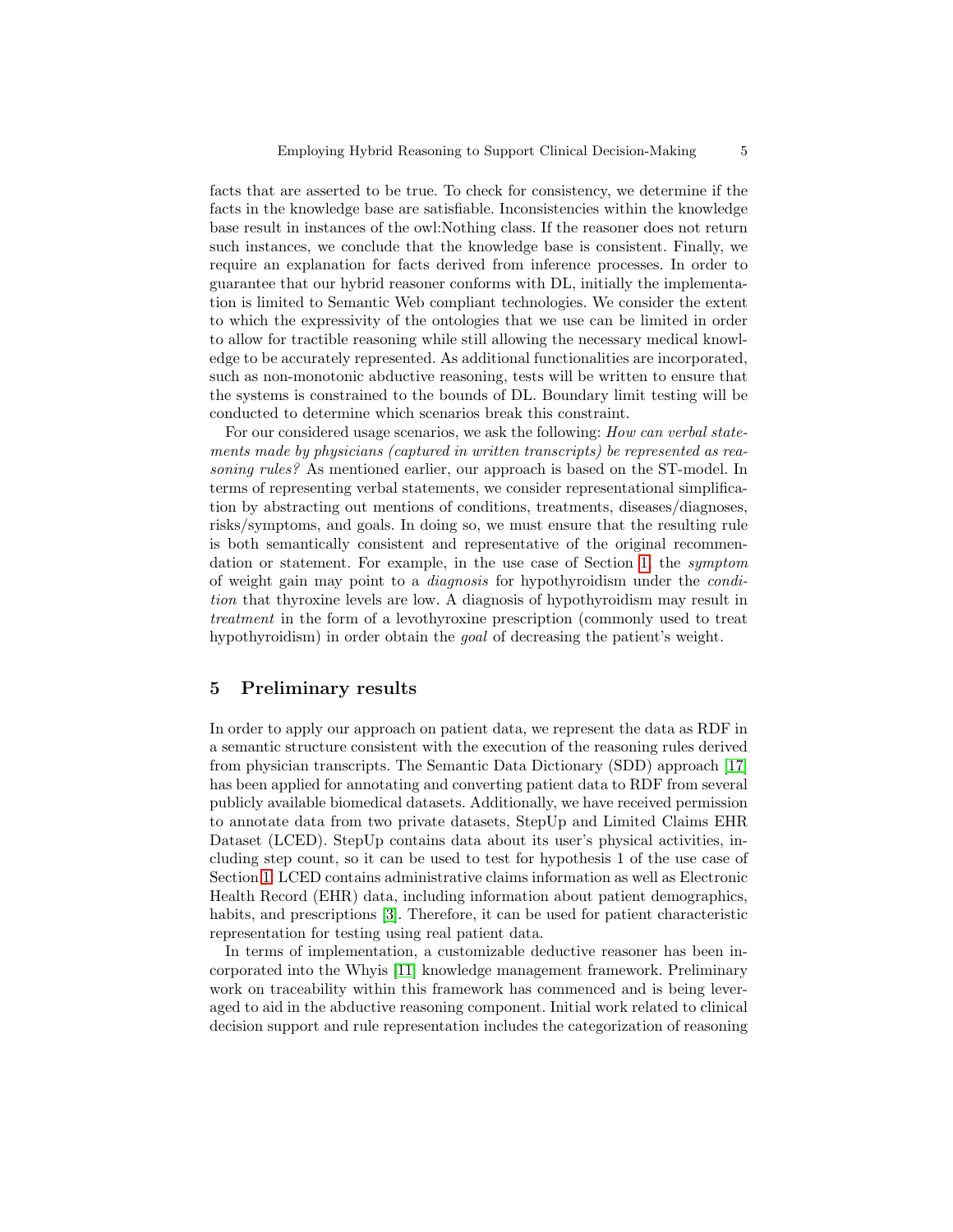types and strategies from physicians transcripts, as well as discussions on how to adapt the ST-Model for use within the framework of this thesis.

#### 6 Evaluation

In this section, we begin by discussing some of the evaluation that has been conducted for the aforementioned methodology. We continue by discussing additional evaluation of our clinical decision-making system that we plan to conduct.

The SDD approach, which is leveraged to semantically convert tabular data into RDF, has been evaluated against traditional data dictionaries, data integration approaches, and mapping languages [\[17\]](#page-7-13). Reasoning component implementations have been validated using unit tests to check for the expected functionality. As further components are incorporated, additional tests will be written accordingly, including tests of efficiency when reasoning over large data.

In addition to testing the functionality of the implementation, we will use background biomedical knowledge to evaluate clinical reasoning processes. By providing a clinical expert with sets of test patient data and asking them to walk through their diagnostic process, we will evaluate the set of hypotheses that the system generates through comparison with the physician's hypotheses, which we will measure through the use of confidence scores. While the determination of the full evaluation pipeline is still work in progress, in addition to measuring hypothesis confidence, we plan to conduct a comparative evaluation against other hybrid reasoning systems. Additionally, for each individual reasoning component, we will evaluate capabilities against other special purpose reasoners that are able to do the associated reasoning task. The complete set of metrics for such an evaluation is yet to be determined. Abductive explanations will be ranked in terms of likelihood using appropriate heuristic metrics. One such metric corresponds to whether the hypotheses are accurately ranked in terms of clinical importance (such as medicinal implications being more relevant than a change in the patient's diet). The accuracy of these rankings will be evaluated based on importance assigned by a domain expert who is provided the same set of hypotheses. Initially, the clinical expert we will consult is a member of the author's thesis committee who holds both Ph.D. and M.D. degrees in relevant areas.

### 7 Reflections

We have discussed the creation of a decision support system that is similar to some of the expert systems that we encountered during the literature review. While these systems used various AI techniques, they were not implemented using semantic web technologies. Our approach differs from earlier methods as we are creating a system that conforms with OWL-DL. We are able to integrate various forms of inference by leveraging existing efficient reasoners (for example, for performing deduction or temporal reasoning) that also conform with OWL-DL semantics. Additionally, semantic knowledge resources, such as biomedical ontologies and patient data, can be incorporated into our knowledge base that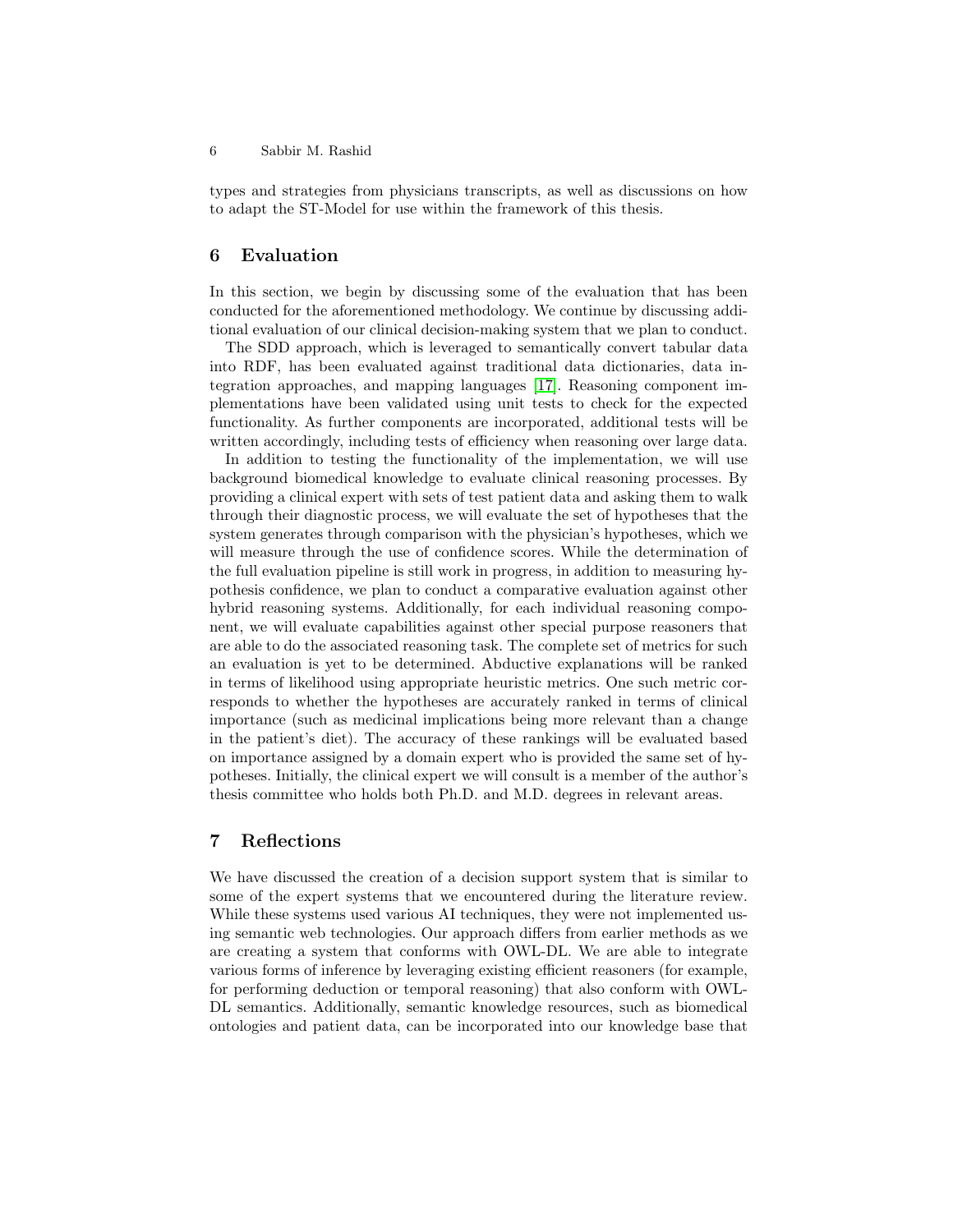can be used during the decision-making processes. The use of semantic technologies allows us to capture provenance, detect inconsistencies, integrate multiple knowledge resources, and leveraging existing tools for performing deductive and temporal reasoning. Our application can help address specific challenges by aiding physicians with clinical problems involving reasoning strategies.

Future work includes the incorporation of other reasoning strategies, such as therapy planning and plan critiquing. Extensions in this direction include leveraging CPGs to represent existing therapy plan recommendations and test physician conformance to CPGs. Additionally, medical information from biomedical resources that provide recommendations based on scientific evidence, as well as clinical opinions on whether or not to follow guideline recommendation, can be used to model plan critiquing. We mention in Section [4](#page-3-0) that the incorporation of inductive reasoning is beyond the scope of this thesis, as the implementation of an abductive component will be sufficiently challenging in itself. Future extensions may include leveraging existing machine learning techniques to incorporate induction capabilities into our framework.

#### Acknowledgements

I am advised by Professor Deborah L. McGuinness, Constellation Chair at Tetherless World Constellation (TWC), RPI. I am thankful for the members of TWC who have helped me edit this paper. This work is done as part of the Health Empowerment by Analytics, Learning, and Semantics (HEALS) project and is supported by IBM Research AI through the AI Horizons Network.

## Bibliography

- <span id="page-6-4"></span>[1] Arocha, J.F., Wang, D., Patel, V.L.: Identifying reasoning strategies in medical decision making: a methodological guide. Journal of biomedical informatics 38(2), 154–171 (2005)
- <span id="page-6-0"></span>[2] Chitsaz, M.: Approaches to Abductive and Inductive Reasoning in Lightweight Ontologies. Ph.D. thesis, Griffith University (2015)
- <span id="page-6-5"></span>[3] Choudhury, O., Gkoulalas-Divanis, A., Salonidis, T., Sylla, I., Park, Y., Hsu, G., Das, A.: Differential privacy-enabled federated learning for sensitive health data. arXiv preprint arXiv:1910.02578 (2019)
- <span id="page-6-2"></span>[4] Elstein, A.S., Shulman, L.S., Sprafka, S.A.: Medical problem solving an analysis of clinical reasoning (1978)
- <span id="page-6-3"></span>[5] Feltovich, P.J.: Knowledge based components of expertise in medical diagnosis. Tech. rep., PITTSBURGH UNIV PA LEARNING RESEARCH AND DEVELOPMENT CENTER (1981)
- <span id="page-6-1"></span>[6] Freiherr, G.: The seeds of artificial intelligence: SUMEX-AIM. No. 80, US Department of Health, Education, and Welfare, Public Health Service . . . (1980)